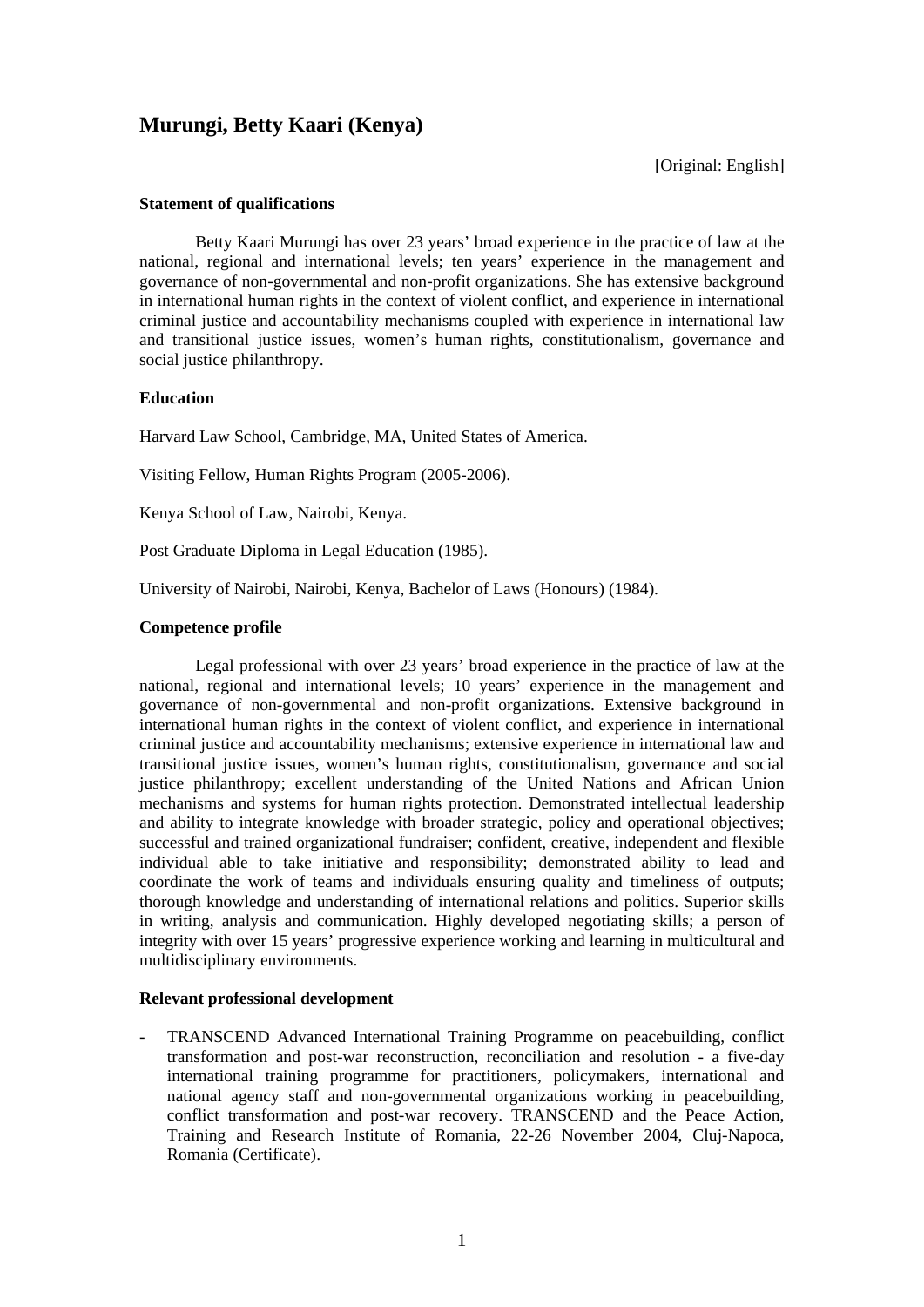- Allavida's East Africa Foundations Learning Group: Advancing the learning of local philanthropy and community asset building, Nairobi, Kenya, 7 March 2004.
- Women's Funding Network (WFN) Training on fundraising and philanthropy for social change: the Women of Colour Development Incubator inaugural class, September 2002, May 2003, San Francisco, California, United States of America (Certificate).
- Board Source / Kituo Cha Katiba Critical Components in Non-Profit Governance, Self-Assessment for Governing Boards (Training of Trainers), Naivasha, Kenya, 4-8 February 2002 and 18-19 July 2002 (Certificate).

#### **Relevant experience**

- July 2001 Founding director, Urgent Action Fund - Africa, Nairobi, Kenya.
- present Urgent Action Fund's mission is to advance the human rights of women and girls globally with a primary focus in areas of armed conflict or escalating violence. The Fund accomplishes its objectives through a programme of Urgent Action grant-making and special initiatives that promote women's involvement in transitional justice mechanisms through providing technical expertise.
- March 1999 present Legal Adviser, Coalition for Women's Human Rights in Conflict Situations – Women's Rights Program, Rights and Democracy, Montreal, Canada.

The Coalition on Women's Human Rights in Conflict Situations is comprised of lawyers, legal scholars, women's rights activists and nongovernmental organizations concerned with international justice; its mandate is to ensure that crimes against women are adequately investigated and prosecuted in the United Nations ad hoc tribunals, national hybrid tribunals and at the International Criminal Court (ICC). The Coalition seeks solutions to the invisibility of women's human rights abuses in conflict situations, to condemn the practice of sexual violence and other inhumane treatment of women as deliberate instruments of war, and to ensure that these are prosecuted as war crimes, crimes against humanity, and crimes of genocide, where appropriate. Working at the local and international levels, Coalition members act as a resource for consultation and debate on substantive issues related to the integration of a gender perspective in post-conflict transitional justice systems. Coalition efforts also seek to strengthen international and regional capacity to monitor women's human rights in conflict and post-war situations through the creation of appropriate mechanisms of accountability and the assessment of their transferability to other contexts.

October 1995 - February 2001 Founding Partner, Murungi & Co. Advocates, Nairobi. February 1993 - September 1995 Partner, Guatama & Kibuchi Advocates. January 1990 - June 1992 Credit Manager, Diners Finance. September 1985 - December 1989 Associate, Mereka & Co. Advocates, Nairobi, Kenya.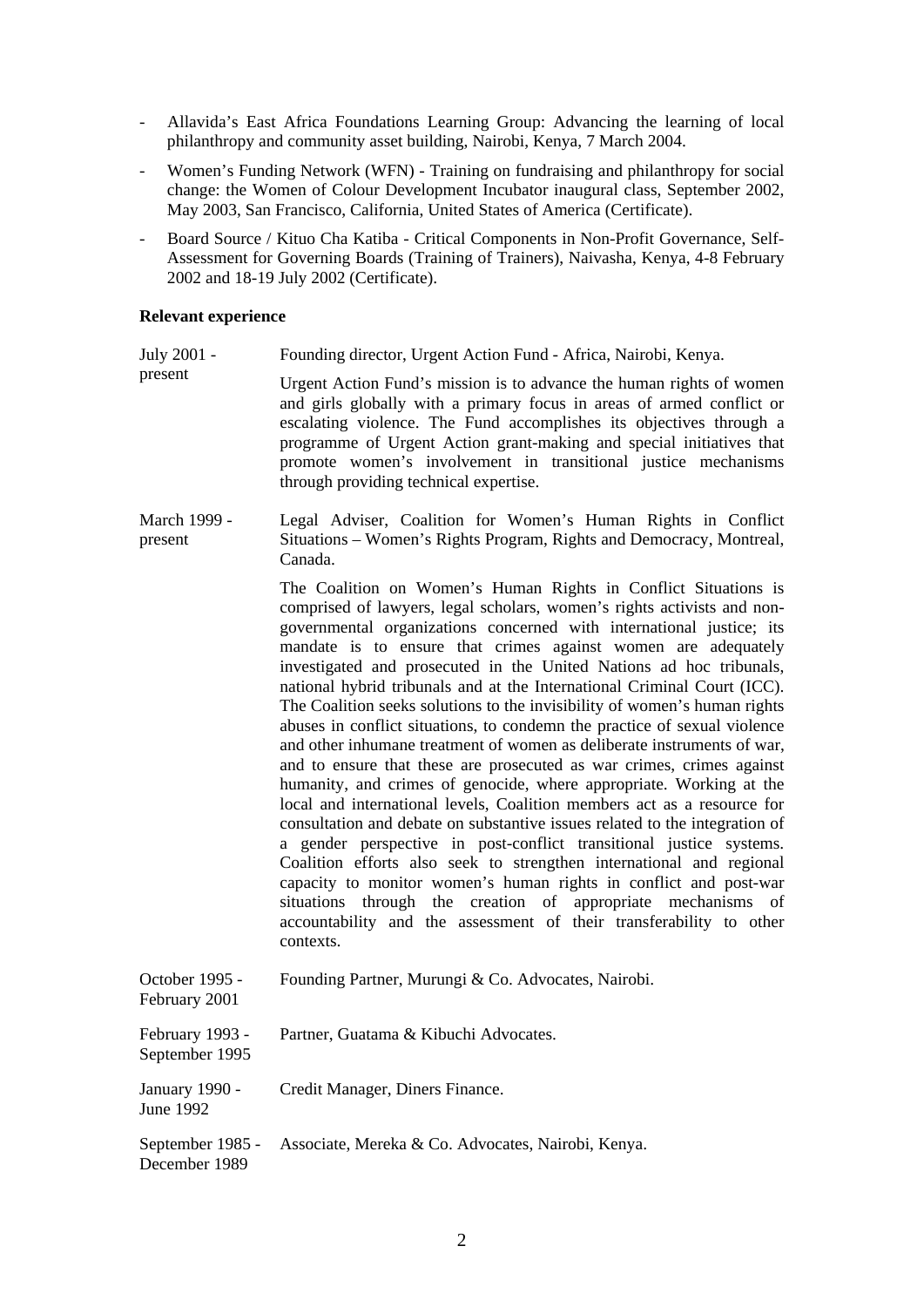#### **Career highlights**

- Presently and since 2002 Serving as an acknowledged expert consultant on matters of transitional justice and human rights for national, regional and international governmental and non-governmental organizations as well as multilateral bodies. Key among these: United Nations agencies - United Nations Development Fund for Women (UNIFEM), United Nations Special Representative of the Secretary-General (SRSG) for the Great Lakes Region, Department of Public Information (DPI), the General Assembly (GA), United Nations Educational, Scientific and Cultural Organization (UNESCO), Republic of Rwanda – Supreme Court, the Sierra Leone Truth and Reconciliation Commission, the International Criminal Tribunal for Rwanda (ICTR), the Coalition for an International Criminal Court (CICC), the Nobel Women's Initiative, the Bruno Kreisky Forum for International Dialogue, Rights and Democracy, the Kenya National Commission for Human Rights, the Kenya Women Judges Association, International Commission of Jurists Kenya, and the Amani Parliamentary Forum.
- 2001 Founding a Pan-African grant-making organization to support women responding to conflict and providing the necessary technical assistance to women in post-conflict situations in particular to Rwanda, Sierra Leone, Liberia and Northern Uganda on engaging with international and local transitional justice mechanisms.
- 2003/2004 Providing training and other technical support to Commissioners and staff of the Sierra Leone Truth and Reconciliation Commission (TRC) on international gender crimes and mechanisms for victim and witness support and protection ahead of the TRC hearings.
- November December 2004 Working with the Sierra Leone TRC as a United Nations consultant to develop the conclusions and recommendations drawn from the testimonies and submissions on record with the Commission and validating the TRC recommendations on women and reparations in its final report.
- 1998 2009 Monitoring the trials at the International Criminal Tribunal for Rwanda (ICTR) on the investigations and prosecution of gender crimes.
- 2006 Working as a United Nations consultant at the Rwanda Supreme Court to provide training for judges, magistrates and police prosecutors on international criminal law as it relates to sexual and gender based crimes and the practice of international justice mechanisms in the prosecution of these crimes.
- 1995 2002 Delegate of the Coalition for an International Criminal Court for an effective and independent international criminal court at all the United Nations Preparatory Commission meetings. Served as the chairperson of the Women's Caucus for Gender Justice in New York and at The Hague.
- July 1998 CICC delegate to the Rome Conference for an International Criminal Court.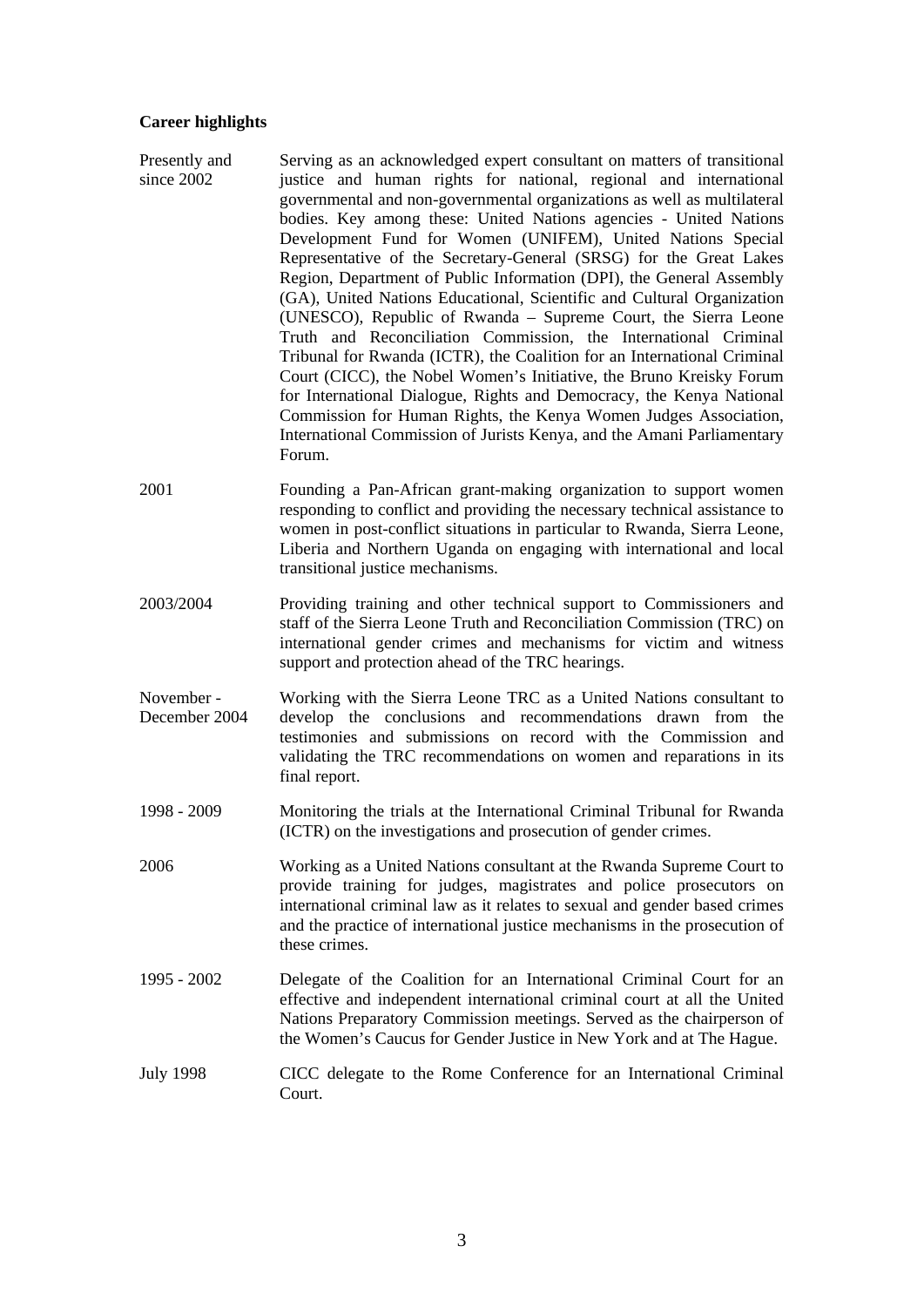**Select conferences, seminars and training:** human rights, peace, international law and transitional justice

- Participant at the third, fourth and fifth sessions of the Assembly of States Parties to the Rome Statute of the International Criminal Court, The Hague, 2004, 2005, 2006, 2007.
- Resource person: Amani Forum Workshop for Parliamentarians from the Great Lakes Region - The International Conference on the Great Lakes Region, "Women peace and security - a look at the issues", Nairobi, Kenya, 14-16 July 2004.
- Facilitator: Technical meeting on the International Conference on the Great Lakes Region: Women, Peace, and Security, Nairobi, Kenya, 7-8 June 2004.
- Rapporteur: Third Assembly of the World Movement for Democracy, Durban, South Africa, 1-4 February 2004.
- Facilitator: United Nations Development Fund for Women (UNIFEM) and Urgent Action Fund consultative meeting with women's organizations in Sierra Leone to validate findings of the Sierra Leone Truth and Reconciliation Commission, Freetown, Sierra Leone, 18-19 November 2003.
- Speaker: Kenya Human Rights Commission and the Task Force on the Truth Justice and Reconciliation Commission Kenya, International Conference on the Truth Commission, Nairobi, Kenya, August 2003.
- Facilitator and host: Urgent Action Fund Consultative Meeting on Engendering the Application of Regional and International Instruments and Mechanisms of Peace and Conflict Resolution in Africa, Naivasha, Kenya, 2-4 June 2003.
- Resource person: Civil Society and the Democratization of Global Governance: Human Rights and Global Governance in the 21st Century: Civil society and the Indivisibility of Human Rights, Palais des Congrès, Montréal, Québec, Canada, 13-16 October 2002.
- Participant: Urgent Action Fund Expert Consultation on Gender Focused Rapid Response Teams, London, United Kingdom, November 2002.
- Participant in the meetings of the United Nations Preparatory Commission for the International Criminal Court (ICC), New York, United States of America, February 1997 to March 2002.
- Facilitator: Urgent Action Fund Regional Consultation on United Nations Resolution 1325, Kampala, Uganda, 25-26 March 2002.
- Participant: The African Women's Development and Communications Network (FEMNET) - Regional Strategy Meeting on African Women's Political Participation and Gender Mainstreaming in the African Union (AU) and its specialized mechanisms from the Organization of African Unity (OAU) to the African Union (AU): Strategies for African Women, Nairobi, Kenya, October 2003.
- Legal Adviser: The Women's International War Crimes Tribunal for the Trial of Japan's Military Sexual Slavery (The Tokyo Tribunal 2000), Tokyo, Japan, December 2000.
- Participant: Meeting of experts convened by Rights and Democracy, Montréal, Canada together with the Special Representative for the Secretary-General on Violence against Women (SRVAW) on developing her mandate, March 1999 and March 2000.
- Speaker: Closing ceremony of "The Hague Appeal for Peace", with distinguished panelists among them Kofi Annan, then Secretary-General of the United Nations, and Queen Noor of Jordan, The Hague, Netherlands, May 1999.
- Participant: United Nations Diplomatic Conference of Plenipotentiaries on the establishment of an International Criminal Court, Rome, Italy, July 1998.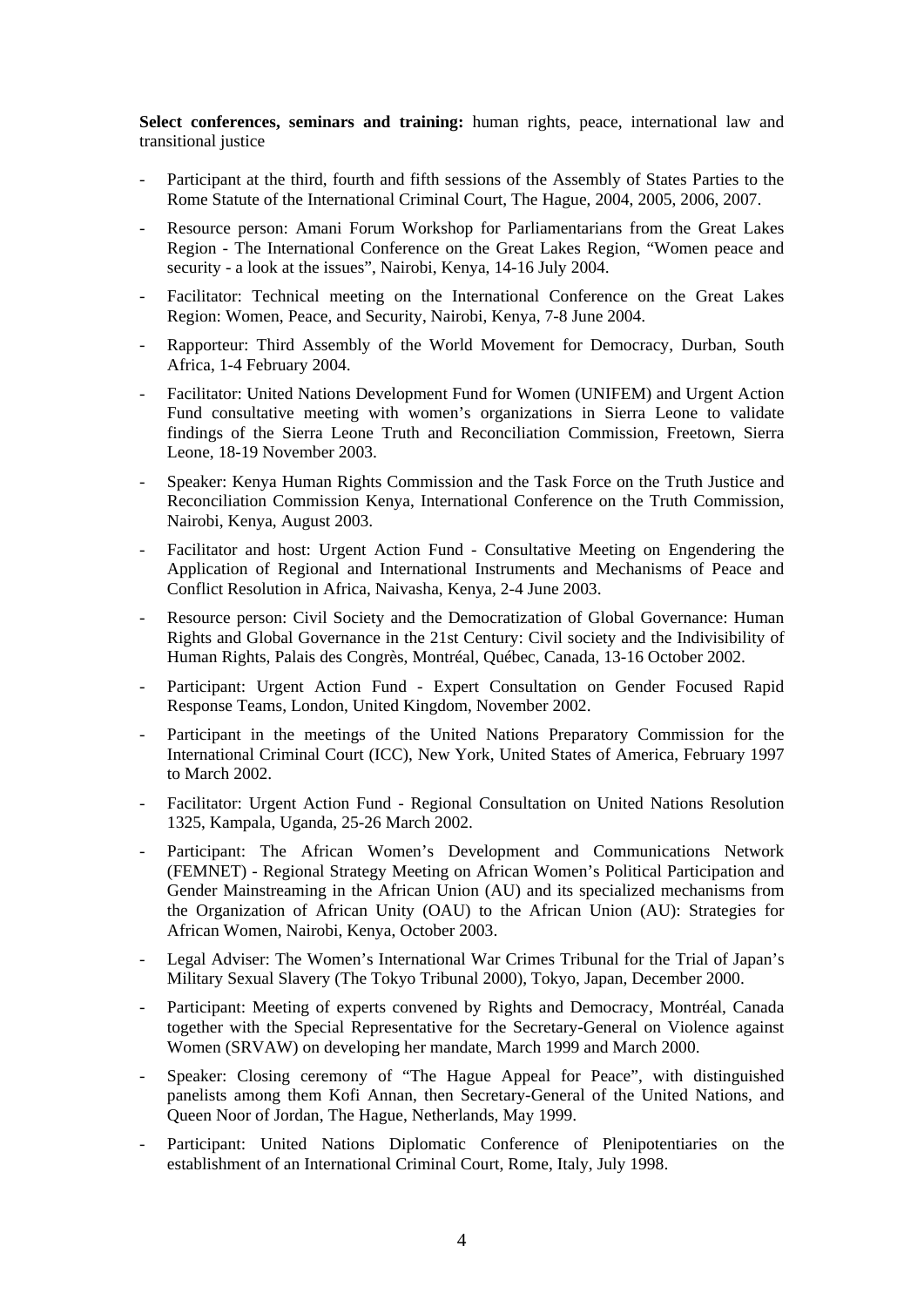Participant: Parliamentarians for Global Action Conference on Ensuring State Cooperation with the ICTR, Cape Town, South Africa, February 1995.

## **Governance**

- Key facilitator: Corporate Governance Training for the Sports Stadium Management Board (SSMB) Directors, Naivasha, Kenya, 11-14 March 2004.
- Evaluation of FIDA Kenya Programs, 2001-2003.
- Board Source / Kituo Cha Katiba Board Development Workshop for Practitioners, Naivasha, Kenya, 1-3 March 2003.
- Co-facilitator: FIDA Kenya Board Induction Training, Responsibilities of Non-Profit Boards, Mombasa, 7-11 March 2003.
- Co-facilitator: Corporate Governance Training for the Export Processing Zone Authority (EPZA) Board of Directors, Mombasa, Kenya, 24-28 September 2003.
- Ford Foundation's international workshop: Protecting the rights and addressing the responsibilities of non-governmental organizations, Bandung, Indonesia, 6-8 January 2003.

## **Women's rights**

- Resource person: Several FIDA Kenya advocacy workshops for Members of Parliament on the Equality and Family Protection Bills, 2002-2004.
- Resource person: International Commission of Jurists (ICJ) on the Protocol on the Rights of Women to the African Charter.

#### **International justice**

- Facilitator: Isis Women's International Cross-Cultural Exchange (Isis-WICCE) Training programme on documenting violations against women during violent conflict, Nairobi, Kenya, November 2003.
- Resource person: The Kenya National Commission on Human Rights (KNCHR) on the International Criminal Court.
- Facilitator: Africa Legal Aid Promoting Accessibility to the African Commission on Human and Peoples' Rights and increasing understanding on universal jurisdiction for international crimes, Accra, Ghana, 2-6 September 2002.
- Facilitator: UNIFEM and Urgent Action Fund Africa "Partnering for Gender Justice", Seminar for Commissioners and Staff of the TRC, Freetown, Sierra Leone, 9-12 April 2003.

#### **Honours and awards**

December 2003 Moran of the Order of the Burning Spear (MBS) - Kenya national honour for distinguished service in the field of human rights.

# **Book chapters**

- "The Legitimacy of Human Rights NGOs in Kenya" in *Human Rights NGOs in East Africa: Political and Normative Tension,.* ed. Makau Mutua, Philadelphia: University of Pennsylvania Press, 2008.
- "Women and Citizenship Rights", in *Perspectives on Gender Discourse,* Heinrich Böll Foundation, July 2003.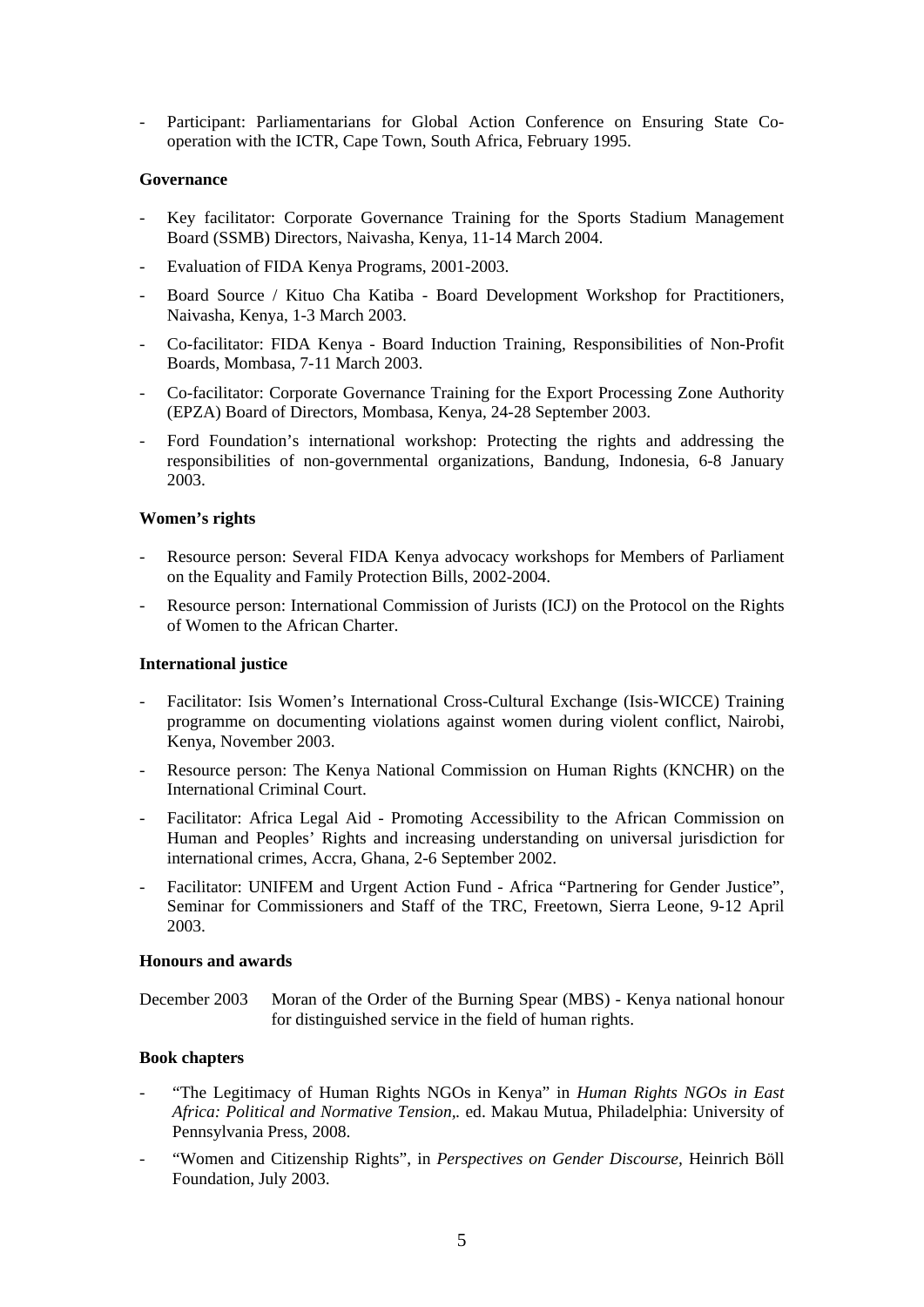- "Understanding Truth Commissions and Women's Participation in Transitional Justice Processes", in *Perspectives on Gender Discourse,* ed. Jacinta Muteshi, Heinrich Böll Foundation, April 2004.

# **Select journal articles**

- "Implementing the International Criminal Court Statute in Africa", *The East African Journal of Peace and Human Rights*, Vol. 7: 1, p. 118.
- "A Gender Perspective on Universal Jurisdiction" in "African Perspectives on Universal Jurisdiction for International Crimes", *Africa Legal Aid Quarterly*, October 2001.
- *"Trading Justice for Truth",* Truth Commissions in Africa, Centre for Governance and Democracy, 2003.
- *"Understanding Truth Commissions and women's participation in Transitional Justice Processes",* FIDA Kenya Annual Report 2003.
- *"Ending Impunity for Gender Crimes Regional Tribunals and the International Criminal Court",* FIDA Kenya Annual Report 2002.
- *"Amnesty, International Law Norms and Instruments: Making a case for Universal Jurisdiction in an age of Truth Commissions and Amnesties"*, Transparency International Kenya Report 2003.
- "Implementing the International Criminal Court Statute in Africa", *International Legal Practitioner*, Vol. 26, No. 3.

# **Unpublished research, papers and lectures**

- *"Transitional Politics and Justice: Rwanda's Response",* research project, Harvard Law School, Human Rights Program 2005/2006.
- *"Rising Up in Response: African Women Taking Action"*, Talking for Peace A Karl Kahane lecture series, the Bruno Kreisky Forum for International Dialogue and the Karl Kahane Foundation, 15 October 2008.
- *"A Normative Framework for Africa's Responses: Lessons and Challenges a perspective on the ICTR and Sierra Leone Special Court",* Republic of Rwanda Supreme Court Workshop on Investigation, Prosecution and Adjudication of Sexual and Gender Based Crimes, 27-28 November 2007.
- *"The Role of Civil Society on Issues of Justice and in Bringing Governments and Institutions to Account",* International Commission of Jurists (ICJ) conference, 29 August 2007.
- *"African mechanisms, institutions, instruments and approaches to addressing sexual violence against women and girls: what opportunities?",* ACORD Conference on restoring peace and challenging impunity on sexual-based violence in times of conflict, Nairobi, Kenya, 28 March 2007.
- "*Transitional Justice/Truth and Reconciliation Initiatives: Have they addressed violence against women and girls and its intersection with HIV/AIDS in conflict and emergency situations?"*, Action Aid Conference on African Regional Strategic Consultation on Violence against Women and its Intersection with HIV/AIDS in Conflict/Emergency Situations in Africa, Nairobi, Kenya, 29 November - 1 December 2006.
- "*The International Criminal Court: Negotiating the gender provisions in the Rome Statute of the International Criminal Court",* International Council on Human Rights Policy and International Commission of Jurists Workshop on International Standard Setting Processes, Geneva, Switzerland, 13-14 February 2005.
- *"Women Peace and Security a look at the issues",* The International Conference on the Great Lakes Region: Amani Forum Consultation, Nairobi, Kenya, 14-16 July 2004.